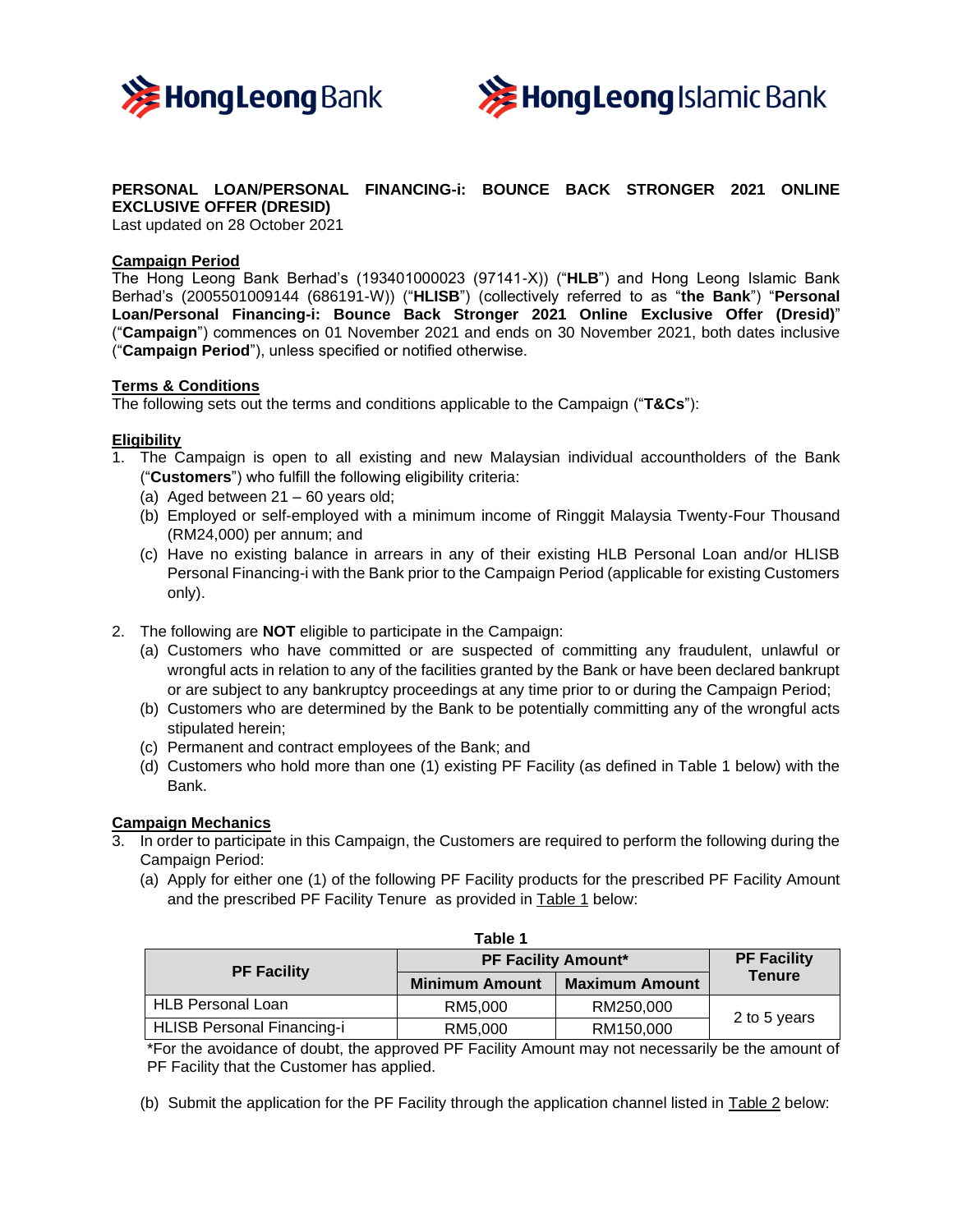



| Table 2                    |                                              |  |  |  |
|----------------------------|----------------------------------------------|--|--|--|
| <b>Application Channel</b> | <b>Platform</b>                              |  |  |  |
| Online                     | HLB's Campaign website at                    |  |  |  |
|                            | www.hlb.com.my/pldresid ("Campaign Website") |  |  |  |

For the purpose of this Campaign, Customers who have fulfilled the criteria under Clause 3 above shall be referred to as the "**Eligible Customers**".

## **Flat Interest/Profit Rate for PF Facility**

4. Eligible Customers whose applications for the PF Facility that have been approved and disbursed no later than 31 December 2021 will be entitled to enjoy the respective **Flat Interest/Profit Rates** specified in Table 3 below depending on their Verified Monthly Income (defined below).

| Table 3                              |                                                       |                   |                                  |  |  |  |  |  |
|--------------------------------------|-------------------------------------------------------|-------------------|----------------------------------|--|--|--|--|--|
| <b>Application</b><br><b>Channel</b> | <b>Verified Monthly Income</b><br><b>Product Type</b> |                   | <b>Flat Interest/Profit Rate</b> |  |  |  |  |  |
| Campaign<br>Website                  | <b>PF Facility</b>                                    | RM2,000 - RM4,999 | 7.00% p.a.                       |  |  |  |  |  |
|                                      |                                                       | RM5,000 and above | 5.00% p.a.                       |  |  |  |  |  |

Note: The effective interest/profit rates vary as follows for PF Facility Tenure from 2 to 5 years unless specified otherwise:

- (i) Flat interest/profit rate of 5.00% p.a.: Effective interest/profit rates vary from 9.15% p.a. to 9.32% p.a.
- (ii) Flat interest/profit rate of 7.00% p.a.: Effective interest/profit rates vary from 12.50% p.a. to 12.91% p.a.
- 5. An example of the monthly instalments payable by an Eligible Customer with Verified Monthly Income of RM5,000 and above, approved PF Facility amount of Ringgit Malaysia Five Thousand (RM5,000) and PF Facility Tenure of five (5) years is illustrated in Table 4 below:

|                                                  |                                             | Table 4                                                                                                  |                                                                                       |                                    |
|--------------------------------------------------|---------------------------------------------|----------------------------------------------------------------------------------------------------------|---------------------------------------------------------------------------------------|------------------------------------|
| <b>Approved PF</b><br><b>Facility</b><br>Amount* | <b>PF Facility</b><br><b>Tenure (Years)</b> | <b>Flat</b><br><b>Interest/Profit</b><br>Rate (per<br>annum) on<br>approved PF<br><b>Facility Amount</b> | <b>Total Flat</b><br><b>Interest/Profit</b><br>Payable over<br><b>Facility Tenure</b> | <b>Monthly</b><br>Instalment**     |
| (a)                                              | (b)                                         | (c)                                                                                                      | $(d)=a \times b \times c$                                                             | $(e) = (a+d) /$<br>$(b \times 12)$ |
| RM5,000                                          | 5                                           | 5.00% p.a.                                                                                               | RM1,250                                                                               | <b>RM105</b>                       |

\*0.50% of the Approved PF Facility Amount will be deducted from the PF Facility upon disbursement for stamp duty payable on the PF Facility.

\*\*Instalment will be rounded up to the nearest Ringgit Malaysia Five (RM5).